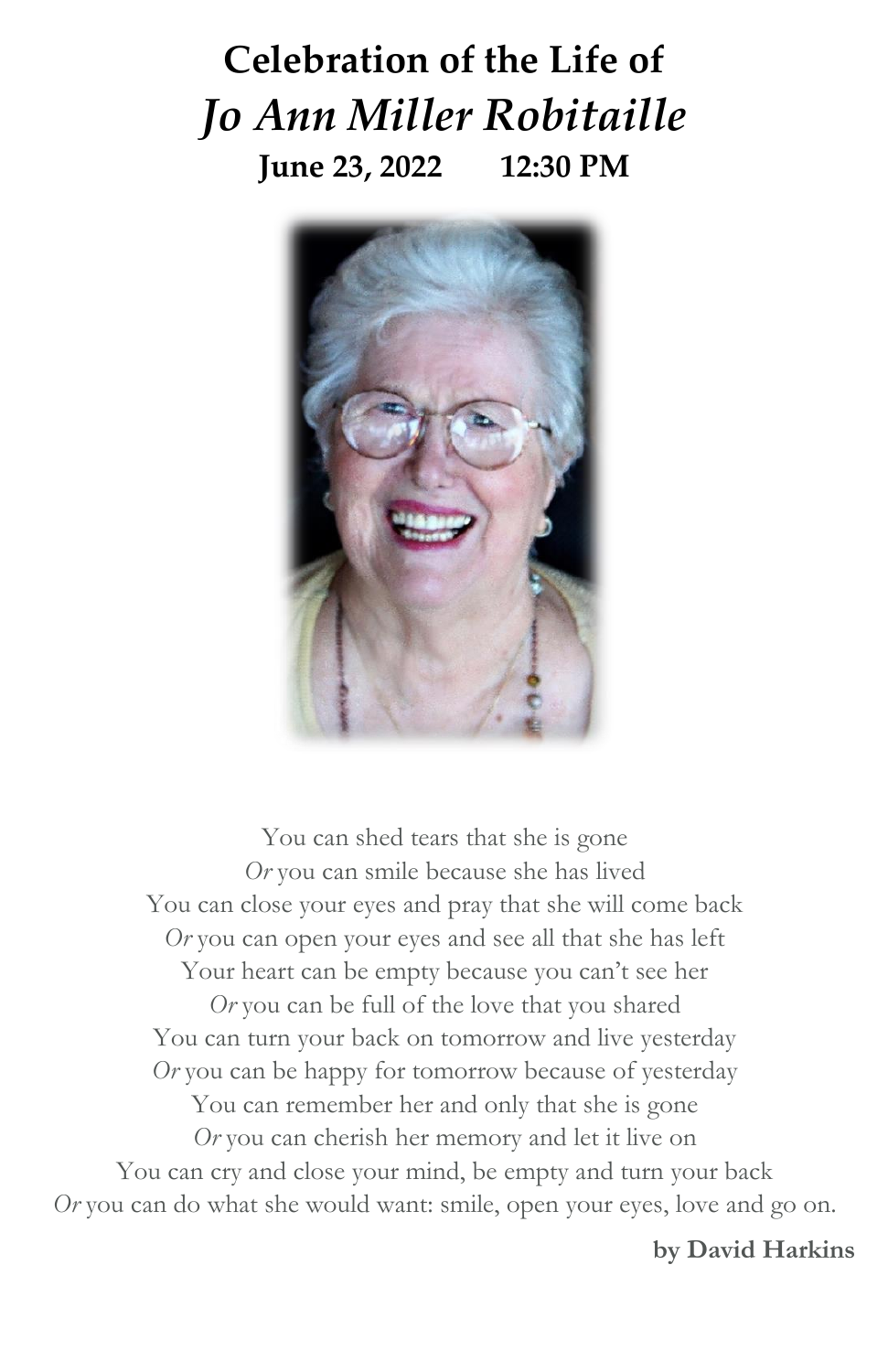## **PRELUDE**

# **WELCOME**

## **GATHERING HYMN**

ELW 787 On Eagle's Wings

## **BAPTISMAL REMEMBRANCE**

Eternal God, maker of heaven and earth, who formed us from the dust of the earth, who by your breath gave us life, we glorify you. **We glorify you.**

Jesus Christ, the resurrection and the life, who suffered death for all humanity, who rose from the grave to open the way to eternal life, we praise you.

#### **We praise you.**

Holy Spirit, author and giver of life, the comforter of all who sorrow, our sure confidence and everlasting hope, we worship you. **We worship you.**

To you, O blessed Trinity, be glory and honor, forever and ever. **Amen**

## **GREETING**

The grace of our Lord Jesus Christ, the love of God, and the communion of the Holy Spirit be with you all. **And also with you.**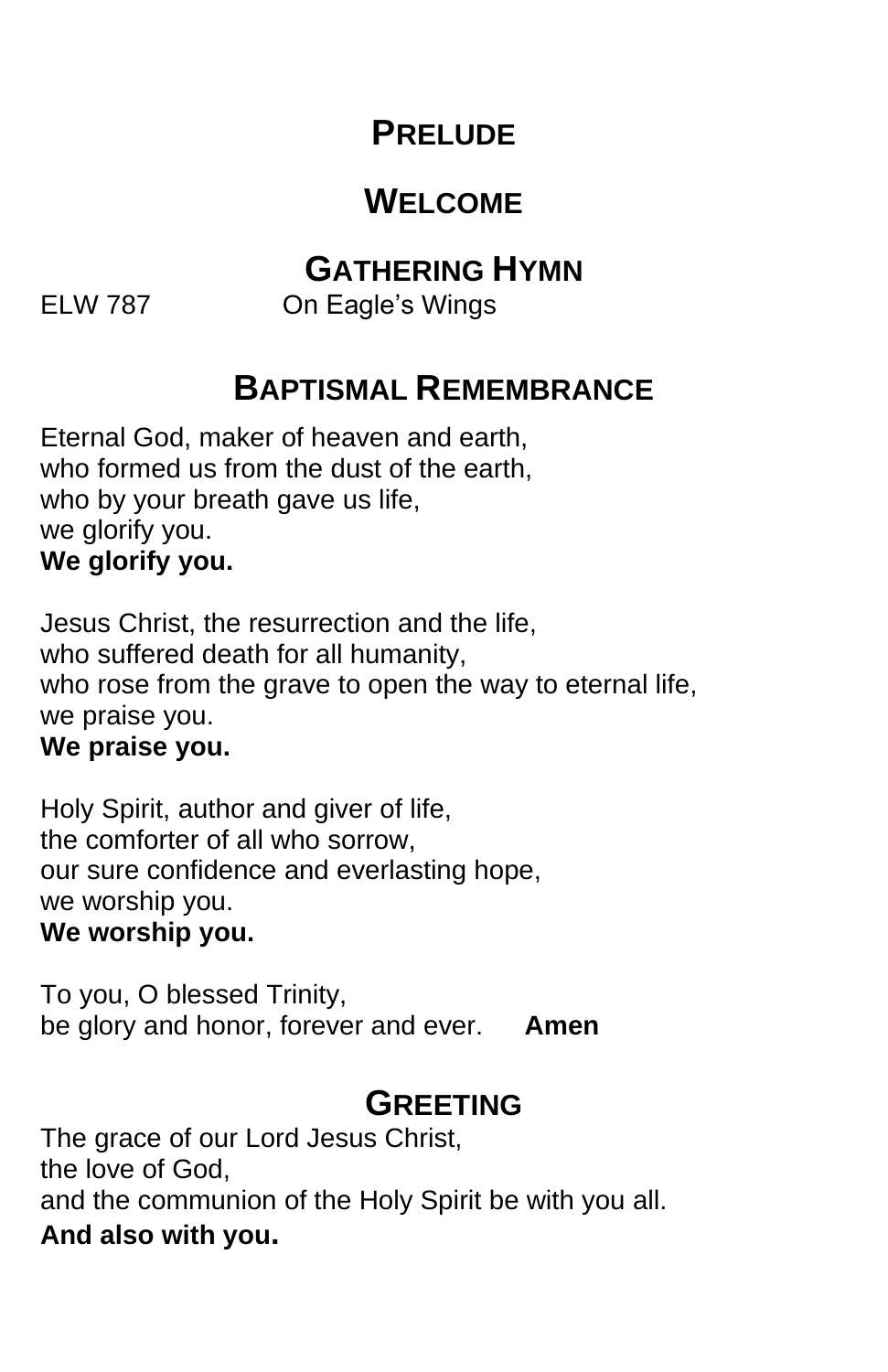# **PRAYER OF THE DAY**

Let us pray. O God of grace and glory, we remember before you today our sister, Jo Ann. We thank you for giving her to us to know and to love as a companion in our pilgrimage on earth. In your boundless compassion, console us who mourn. Give us your aid, so that we may see in death the gate to eternal life, that we may continue our course on earth

in confidence until, by your call,

we are reunited with those who have gone before us.

through your Son, Jesus Christ our Lord. **Amen.**

## **EULOGY READING**

Daughter Sara Sexe

# **REMEMBRANCE SLIDE SHOW**

# **READINGS**

by grandchildren Allison Morris and Payton Sexe

# **FIRST READING: ROMANS 8:35,37-39**

Who will separate us from the love of Christ? Will hardship, or distress, or persecution, or famine, or nakedness, or peril, or sword?

No, in all these things we are more than conquerors through him who loved us. For I am convinced that neither death, nor life, nor angels, nor rulers, nor things present, nor things to come, nor powers, nor height, nor depth, nor anything else in all creation, will be able to separate us from the love of God in Christ Jesus our Lord.

Word of God, word of life. **Thanks be to God.**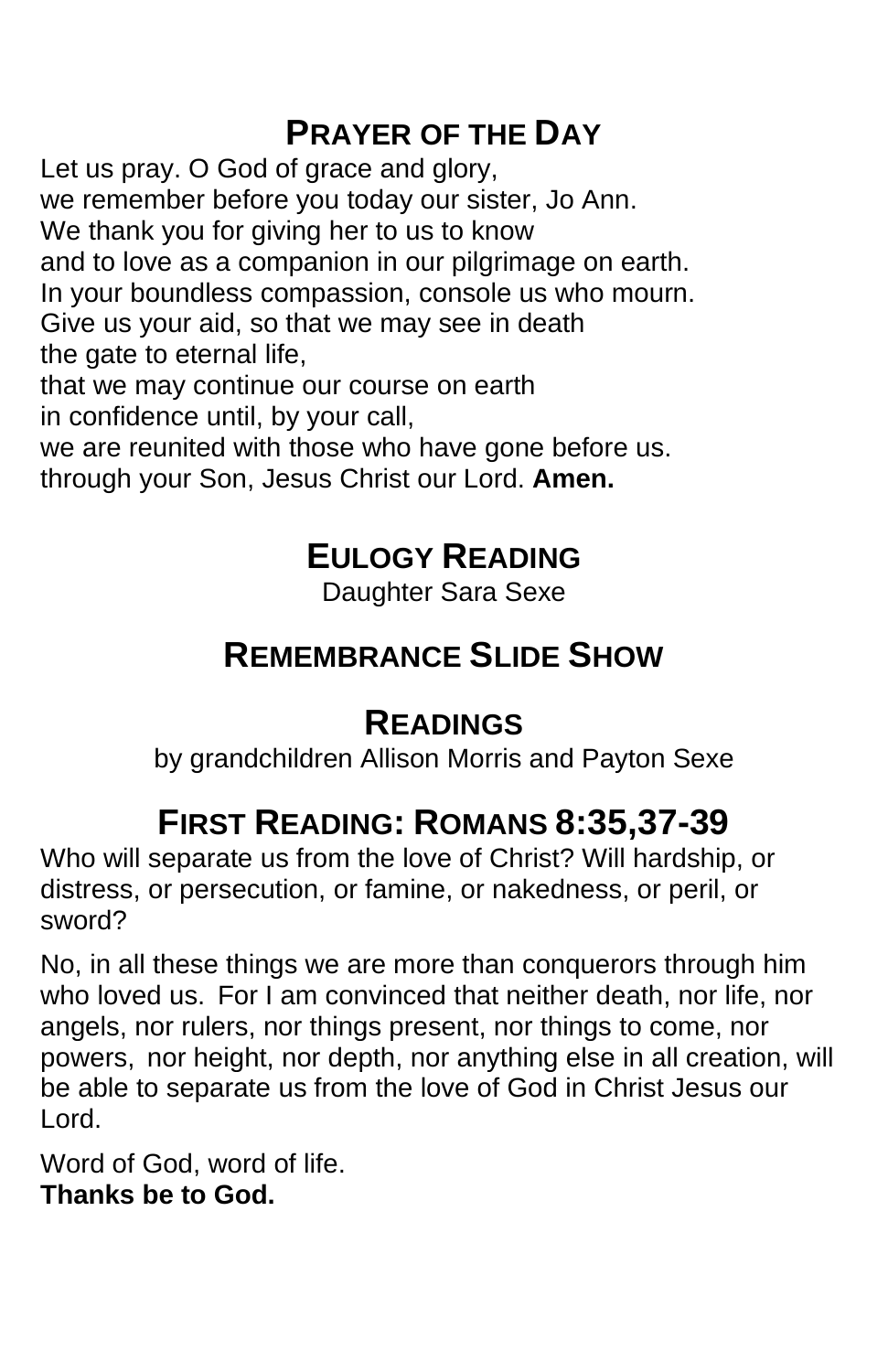# **SECOND READING: JOHN14:1-6**

'Do not let your hearts be troubled. Believe in God, believe also in me. In my Father's house there are many dwelling-places. If it were not so, would I have told you that I go to prepare a place for you? And if I go and prepare a place for you, I will come again and will take you to myself, so that where I am, there you may be also. And you know the way to the place where I am going.' Thomas said to him, 'Lord, we do not know where you are going. How can we know the way?' Jesus said to him, 'I am the way, and the truth, and the life. No one comes to the Father except through me.

Word of God, word of life. **Thanks be to God.**

**HOMILY** Pastor Jessica Obrecht

## **SPECIAL MUSIC**

Erica Gettis singing Amazing Grace

# **THE LORD'S PRAYER**

Gathered into one by the Holy Spirit, let us pray as Jesus taught us. **Our Father, who art in heaven,**

**hallowed be thy name,**

**thy kingdom come, thy will be done,**

**on earth as it is in heaven.** 

**Give us this day our daily bread;**

**and forgive us our trespasses,**

**as we forgive those who trespass against us;**

**and lead us not into temptation,**

**but deliver us from evil.**

**For thine is the kingdom,**

**and the power, and the glory, forever and ever. Amen**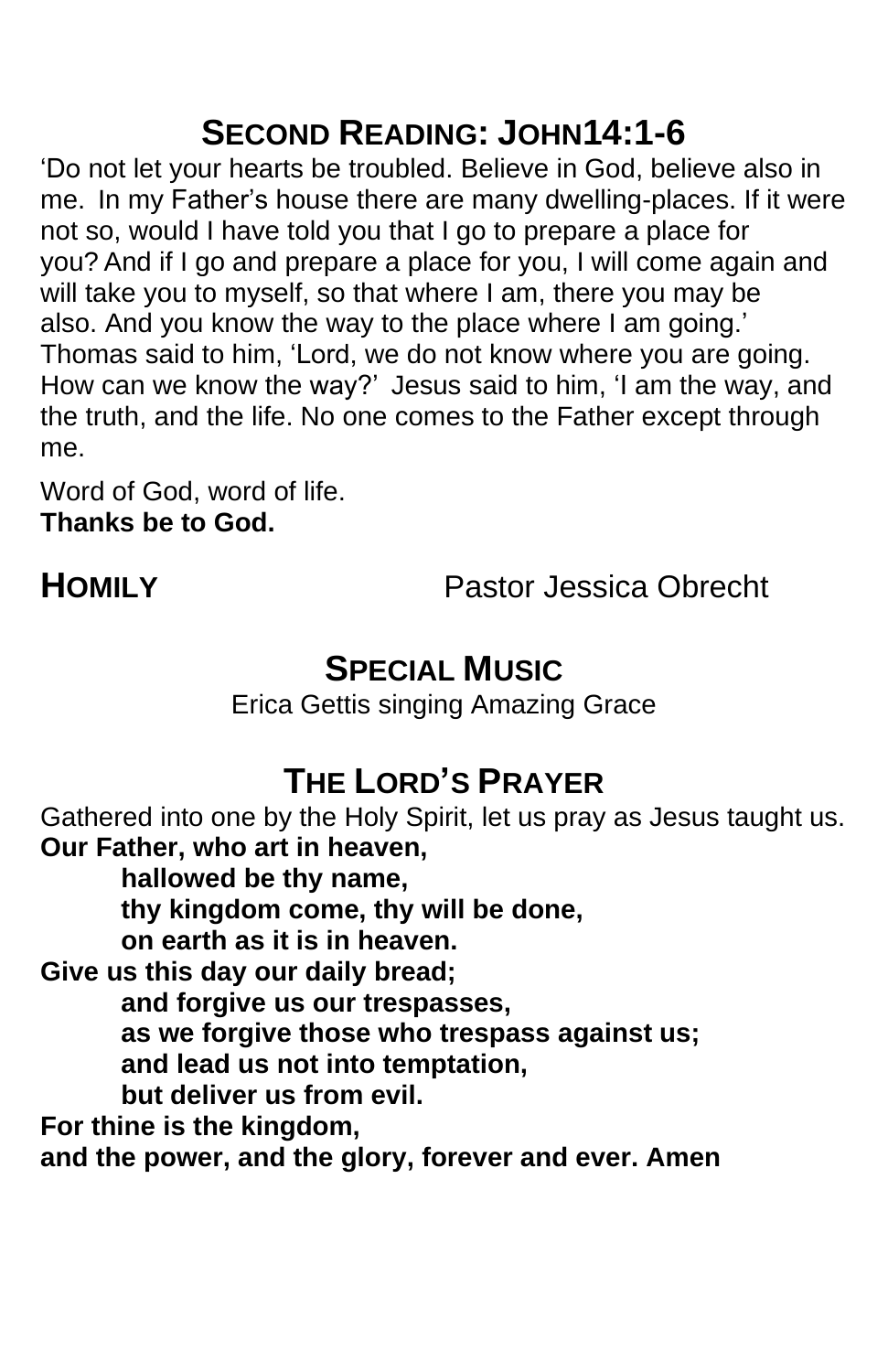## **COMMENDATION**

Let us commend Jo Ann to the mercy of God, our maker and redeemer.

Into your hands, O merciful Savior, we commend our beloved Jo Ann. Acknowledge, we humbly beseech you, a sheep of your own fold, a lamb of your own flock, a sinner of your own redeeming.

Receive her into the arms of your mercy, into the blessed rest of everlasting peace, and into the glorious company of all the saints. **Amen**

Rest eternal grant her, O Lord; and let light perpetual shine upon her.

## **BENEDICTION**

May the Lord bless you and keep you. May the Lord's face shine on you and be gracious to you. May the Lord look upon you with favor and give you peace. In the name of the Father, and the Son, and the Holy Spirit. **Amen**

Let us go forth in peace, **in the name of Christ. Amen**

# **SENDING SONG**

*Sunshine on My Shoulder by John Denver*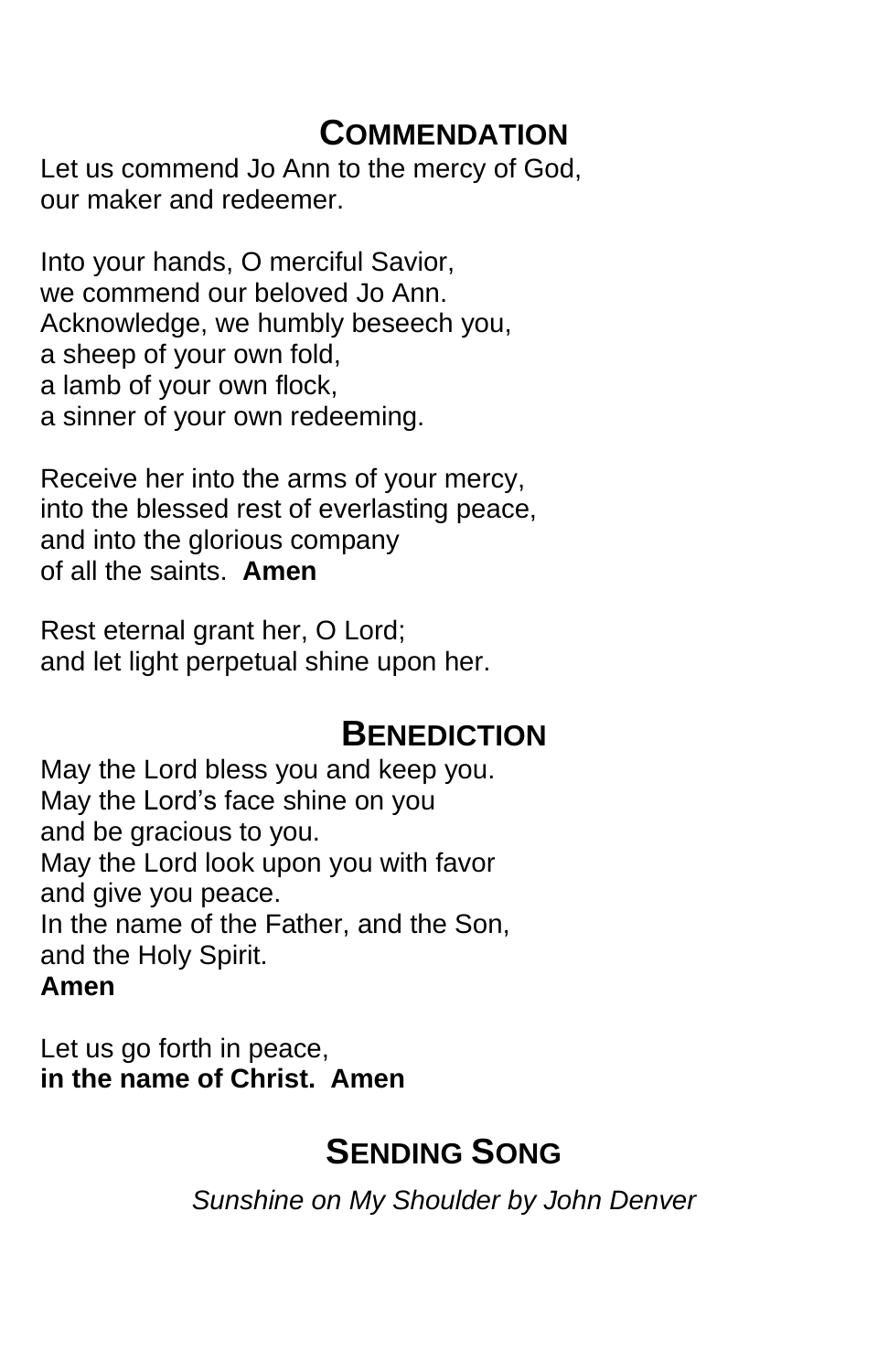## **SERVING TODAY**

**Singer** Erica Gettis **Accompanist** Lynn Ryan

**Officiant** Reverend Jessica Obrecht **Readers** Sara Sexe, Allison Morris and Payton Sexe **Ushers** Walt Nuessle and Earl Terwilliger **Tech** Colter McCarty

### **OBITUARY**

Jo Ann Miller Robitaille, 87, passed away in her sleep on June 5, 2022, after being a living example of positivity and persistence. Jo Ann was the finest, most supportive mother, a shining example of what a parent should be.

Jo Ann was born to John Mac Miller and Margaret Eugenia (Donnell) Miller, in Brownwood, Texas on December 14, 1934. She was named after her mother's brother Joe and college roommate Ann. Jo Ann was the oldest of five children, spending her childhood on a ranch in Eliasville, Texas that was built by her great, great grandfather and his brothers. The ranch also housed a mill on the Brazos River, a historical monument. Jo Ann lost both of her parents when she was in her early thirties and as the oldest of her siblings, she undertook the responsibility to help raise some of her younger siblings. She was the last of her siblings to pass away.

Jo Ann attended high school twenty-five miles from her home and rode a small "squished" school bus to Graham, Texas. During her senior year of high school, she was awarded wittiest and class favorite, traits that she carried with her throughout her life. She attended the University of Houston, graduating with a business degree. She taught typing and advanced English at Dickenson High School and the University of Houston after graduation.

Jo Ann had two daughters, Suzanne (Flynn) Sherick, of Missoula, and Sara (Doug) Sexe, of Great Falls, when she was married to Tom Robitaille. Jo Ann had two grandchildren, Allison (Dan) Morris and Payton Sexe, of Great Falls, and recently was overjoyed to welcome twin great granddaughters, Finley and Olivia Morris. She was extremely proud of her upbringing and her family, children, grandchildren and great grandchildren, talking about them to whomever was available.

After spending her energy as a homemaker raising her two daughters, in her mid-fifties Jo Ann secured full time employment both as a legal secretary and as a salesperson at Spencer's Gift Shop in downtown Great Falls, often working eighty-plus hours a week. She was active in the First Presbyterian Church, Civ-Airs, Symphony Bridge, and Mary Kay Cosmetics sales. In the early 1980s, Jo